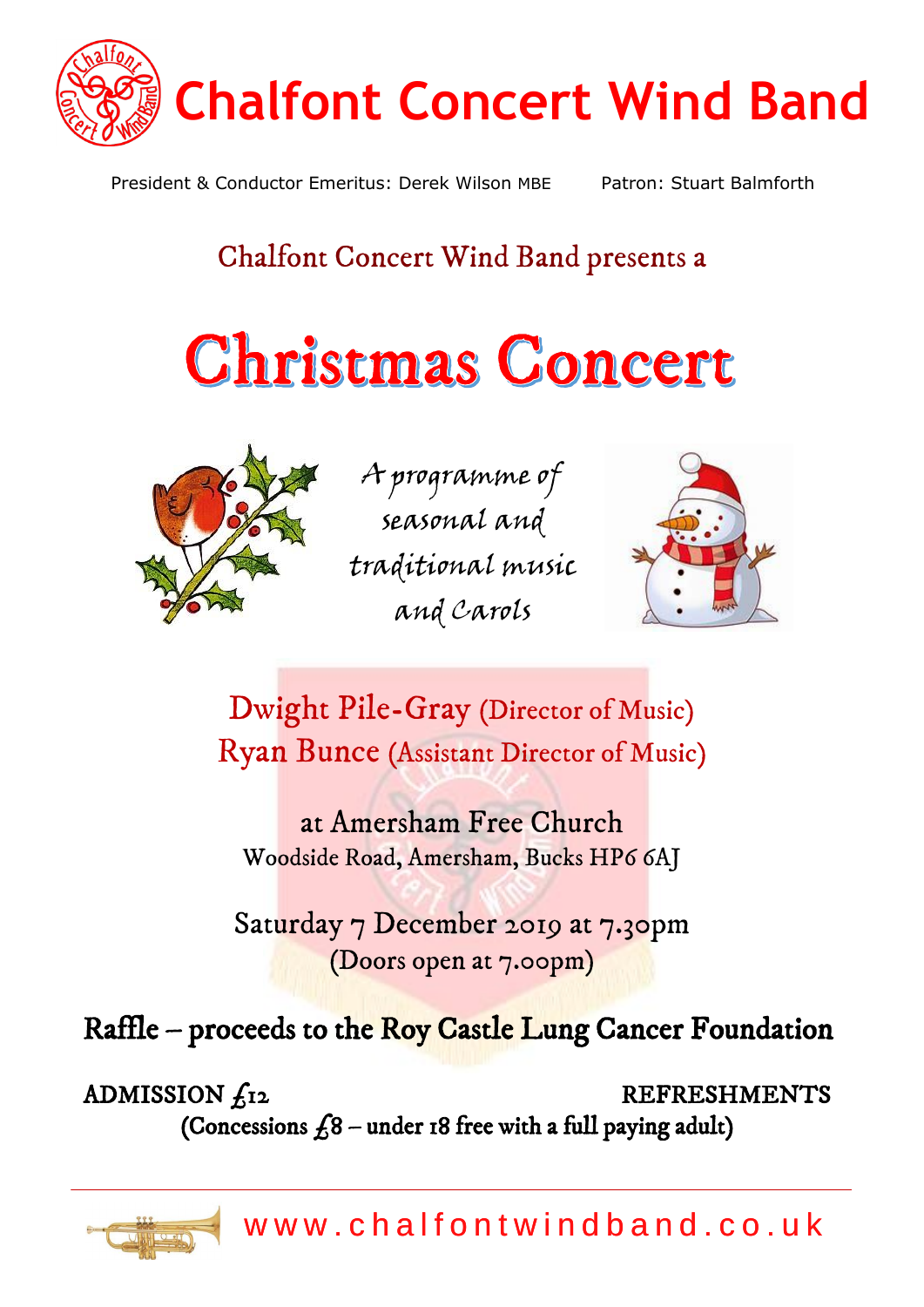The Chalfont Concert Wind Band was founded in 1977. The Band's aim is to encourage the interest of musicians in making music together (young and old alike) and to give them plenty of experience of playing in public. To add variety, there are also instrumental ensembles associated with the Band. The Band is able to serve the local community by playing on suitable occasions, and raises considerable sums of money for charity.

Anyone playing a wind band instrument is welcome to join. The Concert Band requires Grade 5 standard and the Academy Band (renamed from Training Band in April 2018) requires no graded standard, but lots of enthusiasm! Both the Concert and Academy Bands meet weekly for rehearsals on Monday evenings at Robertswood School, Chalfont St Peter, Bucks.

Rehearsal times are: 6.30 pm – 7.30 pm (Academy Band)

7.45 pm – 9.45 pm (Concert Band)

If you are interested in joining one of the Bands, please contact us for further information – or even come along on a Monday evening. We would love to see you.

# **Contacts:**

Bryan Ogilvie (Chairman): 07810 648702 Lucy Clayton (Hon. Secretary): 01494 873094

**Website: www.chalfontwindband.co.uk email: enquiries@chalfontwindband.co.uk**

# **BAND MEMBERS** (\*Academy Band ‡Both Bands)

| Piccolo:             | Lucy Clayton                                                                 |  |
|----------------------|------------------------------------------------------------------------------|--|
| Flute:               | *Da-Wei Allen, *Denise Ballheimer, Lucy Clayton, ‡Alexia Dodd, *Jude Foster, |  |
|                      | Eleanor Groves, Lesley Lockhart, *Maisie Lowe, Charlotte Mason,              |  |
|                      | Hannah Menzies, Jane Partridge                                               |  |
| Oboe:                | Lisa Hollins, Kim Horgan                                                     |  |
| Clarinet:            | Sue Barnard, Mary Cadman, *Eleanor Groves, *Megan Hamilton,                  |  |
|                      | *Clare Hardman, ‡Thomas Hinks, Jacqui Kerr, *Graham Norman,                  |  |
|                      | Helen Thrussell, Charlotte Vicary, Andrew Warren, Grace Weller               |  |
| <b>Eb Clarinet</b>   | Helen Thrussell                                                              |  |
| <b>Bass Clarinet</b> | ‡Alison Hockings                                                             |  |
| Bassoon:             | ‡Bryan Ogilvie                                                               |  |
| Alto Sax:            | ‡Emily Barker, Alonso Dupuy-Mateos, ‡Bill Jones, Sophie Milburn,             |  |
|                      | Barbara Young                                                                |  |
| <b>Tenor Sax:</b>    | Harry Colman, *Alonso Dupuy-Mateos, Jan Heath, Matt Hoskin                   |  |
| <b>Baritone Sax:</b> | Margaret Pianta                                                              |  |
| <b>French Horn:</b>  | Matthew Adamson, Emma Dennison, Elizabeth Powell                             |  |
| <b>Tenor Horn</b>    | Poppy Clement                                                                |  |
| Trumpet:             | David Adamson, Ryan Bunce, Christine Deeley, *Sarah Flynn, *Isla Lowe,       |  |
|                      | <b>Stewart Pomeroy</b>                                                       |  |
| Trombone:            | *Poppy Clement, *Elaine Flynn, Sarah Flynn, ‡Mair Sowood                     |  |
| Euphonium:           | *Lucy Clayton, Elaine Flynn                                                  |  |
| Tuba:                | John Haslam, ‡Nathan Mattock                                                 |  |
| Percussion:          | ‡Beth Goldsack, ‡Matthew Green, Kevin Miles                                  |  |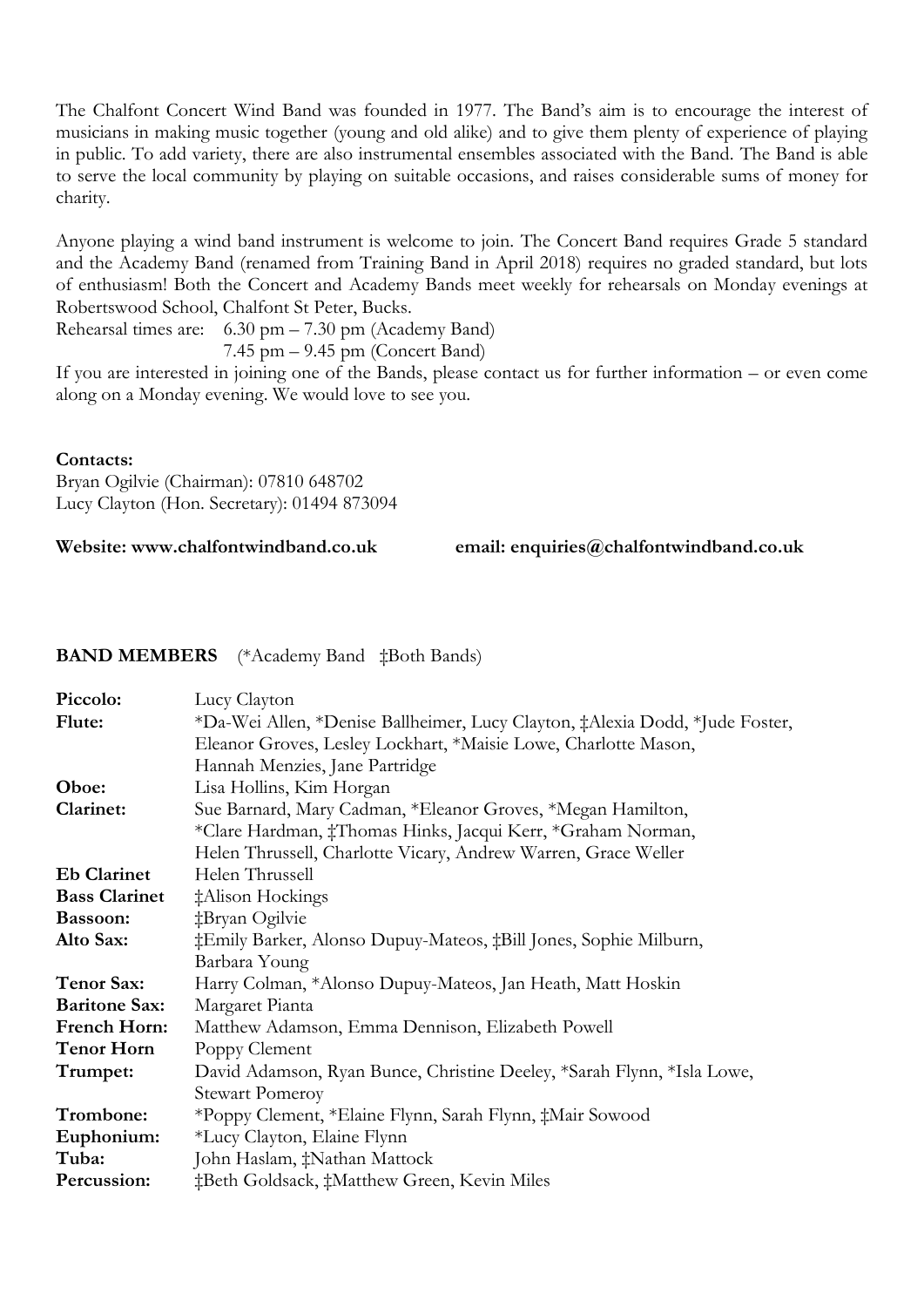| The Chalfont Wind Band would like to thank Amersham Free Church for |
|---------------------------------------------------------------------|
| allowing the use of the facilities.                                 |

**Please turn off mobile phones**

| Conductors: | Dwight Pile-Gray (Director of Music)            |
|-------------|-------------------------------------------------|
|             | <b>Ryan Bunce (Assistant Director of Music)</b> |

#### **PROGRAMME**

**Conducted by Dwight Pile-Gray (except where stated)**

**Fanfare for Christmas** James Curnow

#### **\*\*\*\* ACADEMY BAND – (Conducted by Ryan Bunce) \*\*\*\***

**Flight of the Thunderbird** Richard L Saucedo

**The Shepherds' Farewell (from The Childhood of Christ)** Hector Berlioz

**Highlights from La La Land** Justin Hurwitz Another Day of Sun; Mia & Sebastian's Theme; City of Stars; arr Michael Brown Audition (The Fools Who Dream)

### **\*\*\*\* BOTH BANDS - (Conducted by Ryan Bunce) \*\*\*\***

**A Christmas Festival** Leroy Anderson

#### **\*\*\*\* CONCERT BAND \*\*\*\***

**Anthem for Winds and Percussion (Conducted by Ryan Bunce)** Claude T Smith

**Rondo from Concerto for Two Clarinets** Franz Krommer **Soloists: Alison Hockings and Helen Thrussell** arr Guillermo Prado

**\*\*\*\* The Roy Castle Lung Cancer Foundation – Fiona Castle \*\*\*\***

**Suite from the Ballet 'Swan Lake'** Pyotr Ilyich Tchaikovsky Valse; Dance of the Swans; Hungarian Dance (Czardas) **Dancers from the Ondine Academy of Dance**

> **\*\*\*\* INTERVAL \*\*\*\* (20 minutes) Refreshments will be available (a donation will be appreciated)**

arr Geoffrey Brand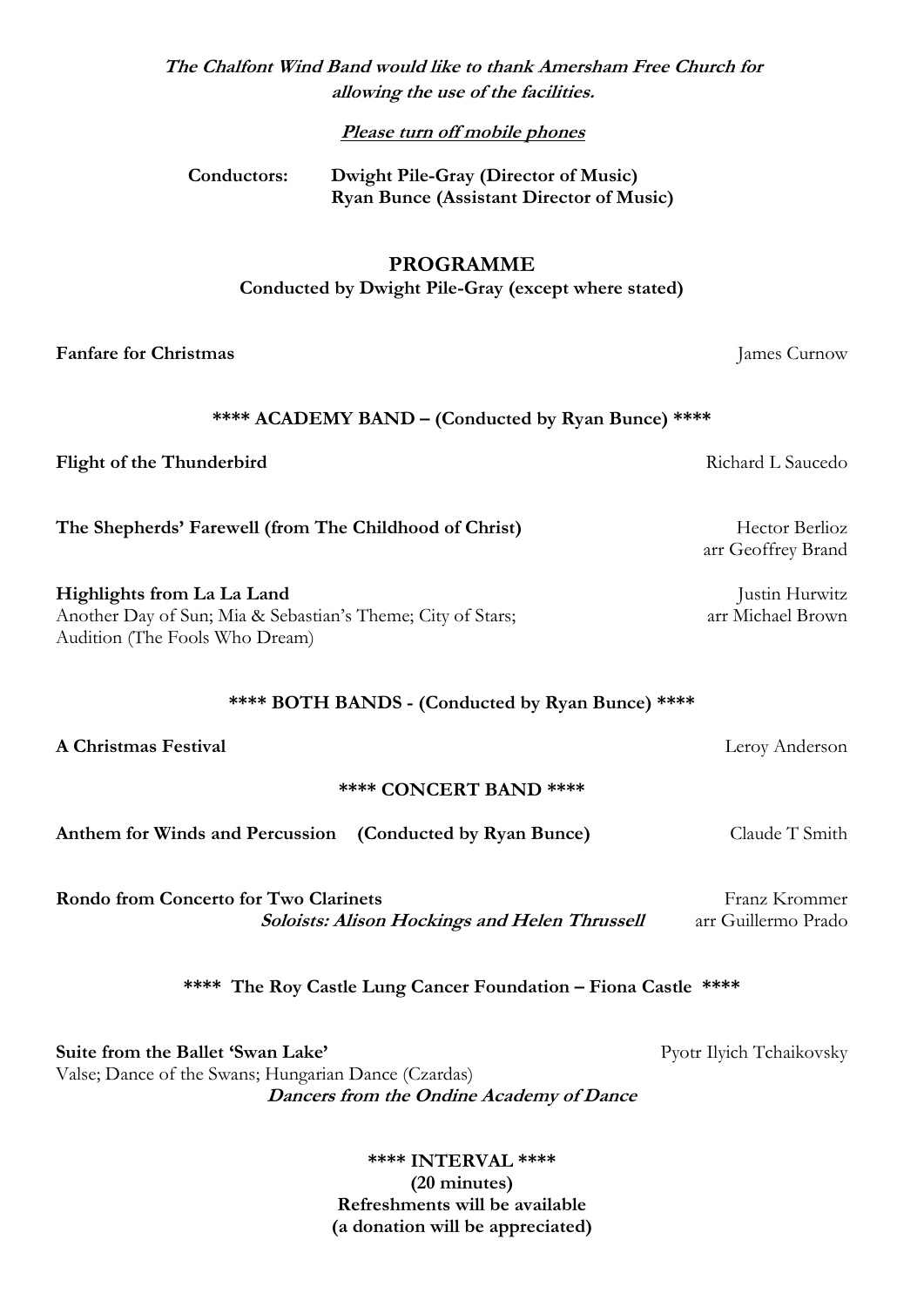**Carol:**

# **O LITTLE TOWN OF BETHLEHEM**

- **1. O little town of Bethlehem, How still we see thee lie! Above thy deep and dreamless sleep The silent stars go by. Yet in thy dark streets shineth The everlasting Light: The hopes and fears of all the years Are met in thee tonight.**
- **2. O morning stars together Proclaim the holy Birth! And praises sing to God the King, And peace to men on earth; For Christ is born of Mary, And, gathered all above, While mortals sleep, the angels keep Their watch of wondering love.**
- **3. How silently, how silently The wonderous gift is given! So God imparts to human hearts The blessings of his heaven. No ear may hear his coming, But in this world of sin, Where meek souls will receive him, still The dear Christ enters in.**
- **4. O holy child of Bethlehem, Descend to us we pray; Cast out our sin, and enter in: Be born in us today! We hear the Christmas angels The great glad tidings tell; O come to us, abide with us, Our Lord Emmanuel!**

**Waltz No.2 (from Jazz Suite No.2)** Dmitri Shostakovic

arr Johan de Meij

**Carol:**

# **ONCE IN ROYAL DAVID'S CITY**

- **1. Once in royal David's city Stood a lowly cattle shed, Where a mother laid her baby In a manger for his bed: Mary was that mother mild, Jesus Christ her little child.**
- **2. He came down to earth from heaven Who is God and Lord of all, And his shelter was a stable And his cradle was a stall; With the poor and mean and lowly Lived on earth our Saviour holy**
- **3. And through all his wondrous childhood He would honour and obey, Love and watch the lowly maiden, In whose gentle arms he lay: Christian children all must be Mild, obedient, good as he.**
- **4. Not in that poor lowly stable, With the oxen standing by, We shall see him; but in heaven, Set at God's right hand on high; When like stars his children crowned All in white shall wait around.**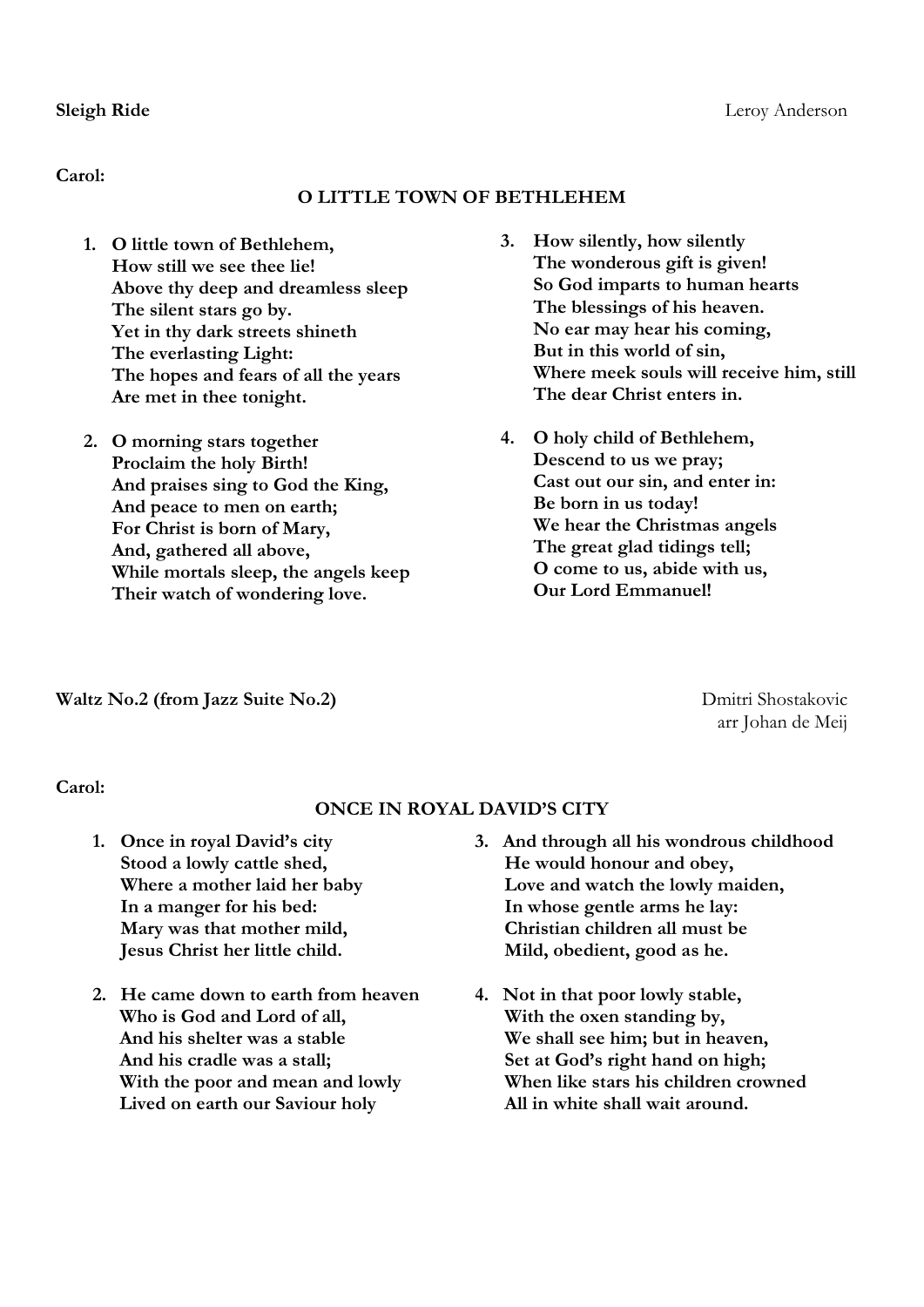**Carol:**

# **HARK! THE HERALD ANGELS SING**

- **1. Hark! The herald angels sing: 'Glory to the new-born King!' Peace on earth and mercy mild, God and sinners reconciled! Joyful, all ye nations rise! Join the triumph of the skies! With th'angelic host proclaim: 'Christ is born in Bethlehem!' Hark! The herald angels sing: 'Glory to the new-born King!'**
- **2. Christ, by highest heaven adored, Christ the everlasting Lord: Late in time behold him come, Offspring of a Virgin's womb. Veiled in flesh the Godhead see! Hail the incarnate Deity, Pleased as man with man to dwell: Jesus, our Emmanuel! Hark! The herald angels sing: 'Glory to the new-born King!'**
- **3. Hail the heaven-born Prince of Peace! Hail the Sun of Righteousness! Light and life to all he brings, Risen with healing in his wings. Mild, he lays his glory by, Born that man no more may die, Born to raise the sons of earth, Born to give them second birth. Hark! The herald angels sing: 'Glory to the new-born King!'**

**Minor Alterations (Christmas Through the Looking Glass)** David Lovrien

**Carol:** 

# **O COME, ALL YE FAITHFUL**

- **1. O come, all ye faithful, Joyful and triumphant, O come ye, O come ye to Bethlehem; Come and behold him Born the King of Angels: O come, let us adore him, O come, let us adore him, O come, let us adore him, Christ the Lord!**
- **2. See how the shepherds, Summoned to his cradle, Leaving their flocks, draw nigh with lowly fear; We too will thither Bend our joyful footsteps: O come, etc.**
- **3. Lo! Star-led chieftains, Magi, Christ adoring, Offer him incense, gold and myrrh; We to the Christ Child Bring our hearts' oblations: O come, etc.**
- **4. Sing, Choirs of angels, Sing in exultation, Sing, all ye citizens of heav'n above; Glory to God In the highest: O come, etc.**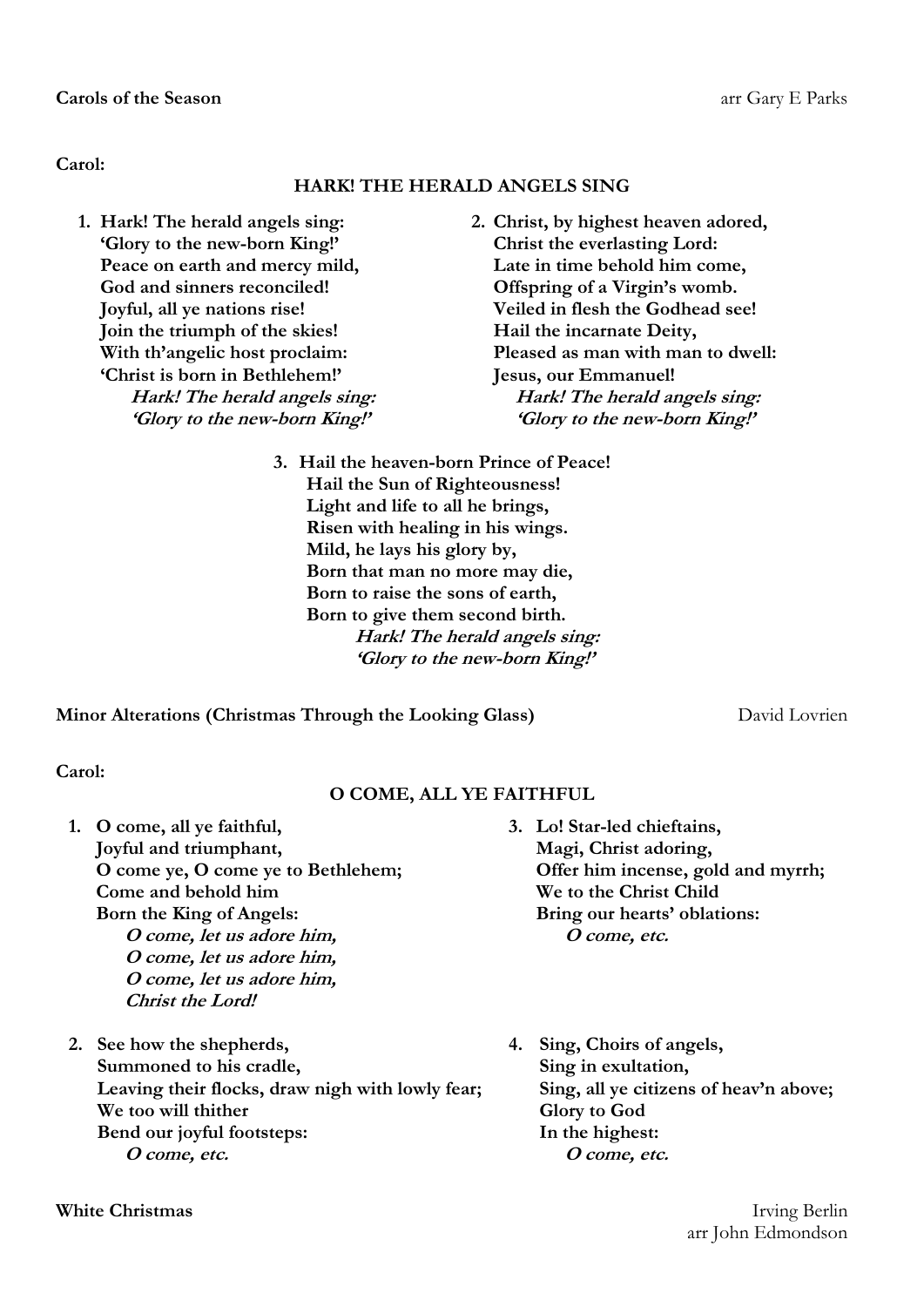# **BIOGRAPHICAL NOTES**

# **Derek Wilson MBE – President & Conductor Emeritus**

Derek started learning a musical instrument, the tenor horn, at the age of 10 years with a local brass band in his home town of South Shields, Tyne and Wear. At the age of 20 he joined the Royal Air Force School of Music where he learnt the French horn and music theory. On completion of the one-year course he joined the No.1 RAF Regional Band where he spent four years before leaving to join the RAF Band in Germany as Principal Horn. Three years later he returned to RAF Uxbridge HQ Music Services joining the RAF Central Band in 1960 where he remained until retirement in 1982. Derek also spent seven years at Amersham Music Centre from 1970 teaching brass instruments and forming a junior and senior wind band as conductor. Over the years Derek has played in an opera orchestra in Ealing and for many shows and concerts in Middlesex and South Bucks as well as teaching in a number of South Bucks schools. In 1977, together with two parents of his pupils, he founded the Chalfont Wind Bands and his hope is that CWB will continue to entertain and support charities for many years to come. In 2007 he received the MBE for services to music and has been awarded the title of 'Conductor Emeritus' of CWB.

# **Dwight Pile-Gray MMus (Dist.) BMus (Hons) ATCL – Director of Music**

Dwight began playing the French Horn at the age of 12. He took a performance degree at Trinity College of Music, where he received tuition from some of the country's finest horn tutors, and where he also studied conducting. During this time Dwight performed with the Junge Europe Philharmonie in Germany, the Royal Philharmonic Orchestra and the Orchestra of the Royal Opera House. He also played with several opera companies at home and abroad and was a member of numerous ensembles, including a brass quintet, a woodwind quintet, and a horn, violin and piano trio. On completion of his degree in 2005, Dwight joined the Corps of Army Music and, after graduating from the Royal Military School of Music, took up his first post with the Band of the Corps of Royal Electrical and Mechanical Engineers. After five years with the Band of the Scots Guards from 2012 he now serves with the Band of the Grenadier Guards whilst pursuing a varied freelance career performing, teaching, and playing in recitals with his ensemble the Apollo Wind Quintet. Dwight is a member of the Chineke! orchestra the first BAME orchestra in Europe and has performed with them all over the country including the BBC Proms. He has worked with the BBC on several collaborations including on the Great British Orchestra challenge and worked with BBC Radio 3 as a consultant for music of Black composers. As well as being a horn teacher he is also now in demand as an adjudicator of music competitions. In November 2019 he had conducted the Chineke! Junior orchestra in a concert at the Fairfield Halls in Croydon. In October 2018 he completed his master's degree with distinction in Conducting at the London College of Music where he studied with Adrian Brown and Holly Mathieson. He continues to study with Adrian Brown and Jessica Cottis. In May 2019 he commenced his PhD studies at the same college and has started as a part-time lecturer. Dwight is equally at home with symphonic wind band repertoire and orchestral repertoire. He joined CWB in October 2010 as Assistant Director of Music and took up his role as Director of Music in January 2011. As well as being Musical Director of Chalfont Wind Band, he is also the principal conductor of The Old Barn Orchestral Society in Maidstone, Kent and conducts the St Giles Orchestra in Oxford.

#### **Ryan Bunce – Assistant Director of Music**

Ryan eagerly began playing trumpet aged eight, and music has since become a central part of his life. He holds fond memories of playing with his junior wind band on Saturday mornings, and is thrilled to return to "banding". Ryan is an active conductor, trumpeter and composer playing with orchestras and bands in the Buckinghamshire and Hertfordshire area. Whilst at university, Ryan had the pleasure of playing principal trumpet with the Durham University Palatinate Orchestra. It was here that his keen interest in conducting developed, and he was proud to be the founding conductor of the society's chamber orchestra. In his final year of studies, as conductor of the Classical Ensemble, he enjoyed conducting Handel's *My Heart Is Inditing* in Durham Cathedral with the Choral Society. Ryan has recently had the pleasure of performing his symphony, which was composed during this time, with a local orchestra. Having moved to the area around two years ago, Ryan is once again grateful for music and the opportunities it presents, not only to be part of exciting performances, but also to create and bring together communities. He is delighted to have taken up the role of Assistant Director of Music with Chalfont Wind Band, and after a joyful summer of musicmaking, looks forward to his first formal concert with these wonderful musicians.